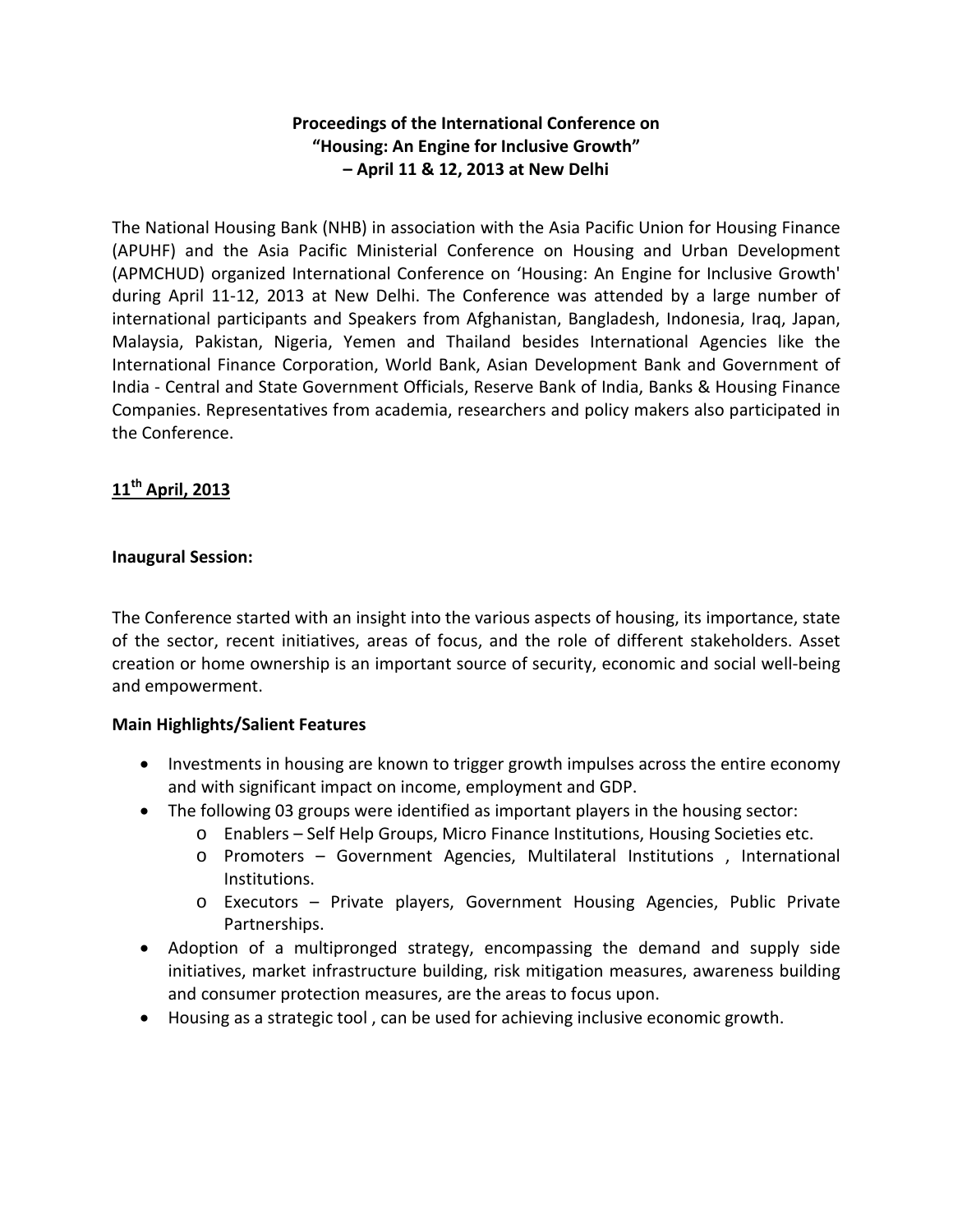#### **Session 1: Theme Presentations - Cross Country Experiences**

The housing sector, has been instrumental in economic growth across the world. In this session, participants from across the world provided a glimpse of the policy and regulatory regime in their respective countries . The participating countries shared the status of housing and the housing finance sector in their respective countries along with plausible home finance solutions that have been successfully implemented and adopted by them and could also act as a guide for the other participating countries in evolving similar products / schemes customized to their needs and requirements.

#### **Afghanistan**

- Population: 35 million. The task of rebuilding in Afghanistan is of magnanimous proportion. It had a GDP of US\$ 20 billion in 2011.
- **Housing and Housing Finance:** The housing stock in the country has been either partially or fully destroyed. A World Bank study conducted in 2004-05 estimated the need for US\$ 2.5 billion to rebuild/refurbish its housing stock. Along with the rebuilding needed for housing stock housing finance institutions also need to be established. The legal and regulatory frameworks are either not in place or are not enforced due to current political and economic scenario.

The greater challenge for achieving growth in housing stock is availability of long term funding. Commercial Banks provide short-term funding. Further, due to political reasons the investors are wary of investing for long periods of time as well, compounding the problem of lack of long-term funding.

The Central Bank has introduced a scheme under which a central bank employee is eligible for an interest free long term loan with tenure upto 15 years. The loan amount is given ensuring that the EMI doesn't exceed 30 per cent of the income of the borrower.

#### **India**

- Population: 1.2 billion. India remains the second fastest growing economy after China. It took 60 years after independence to reach GDP of US\$ 1 trillion in 2007. India is a domestic and consumption driven economy. The housing and construction sector is the second largest employer after agriculture.
- **Housing and Housing Finance:** Urban housing shortage and slums are the two biggest challenges facing the housing industry today. It is estimated that by 2030, 40 per cent of the population would be living in urban areas by 2030 and that five states namely, Tamil Nadu, Karnataka, Gujarat, Punjab and Maharashtra, will have urban population in excess of 50 per cent. The recent report by government of India puts the urban housing shortage at 18.78 million units.

The mortgage to GDP ratio stands at approximately nine per cent compared to 2 per cent in 2002. For developed countries, like the US and UK, this ratio is in excess of 80 per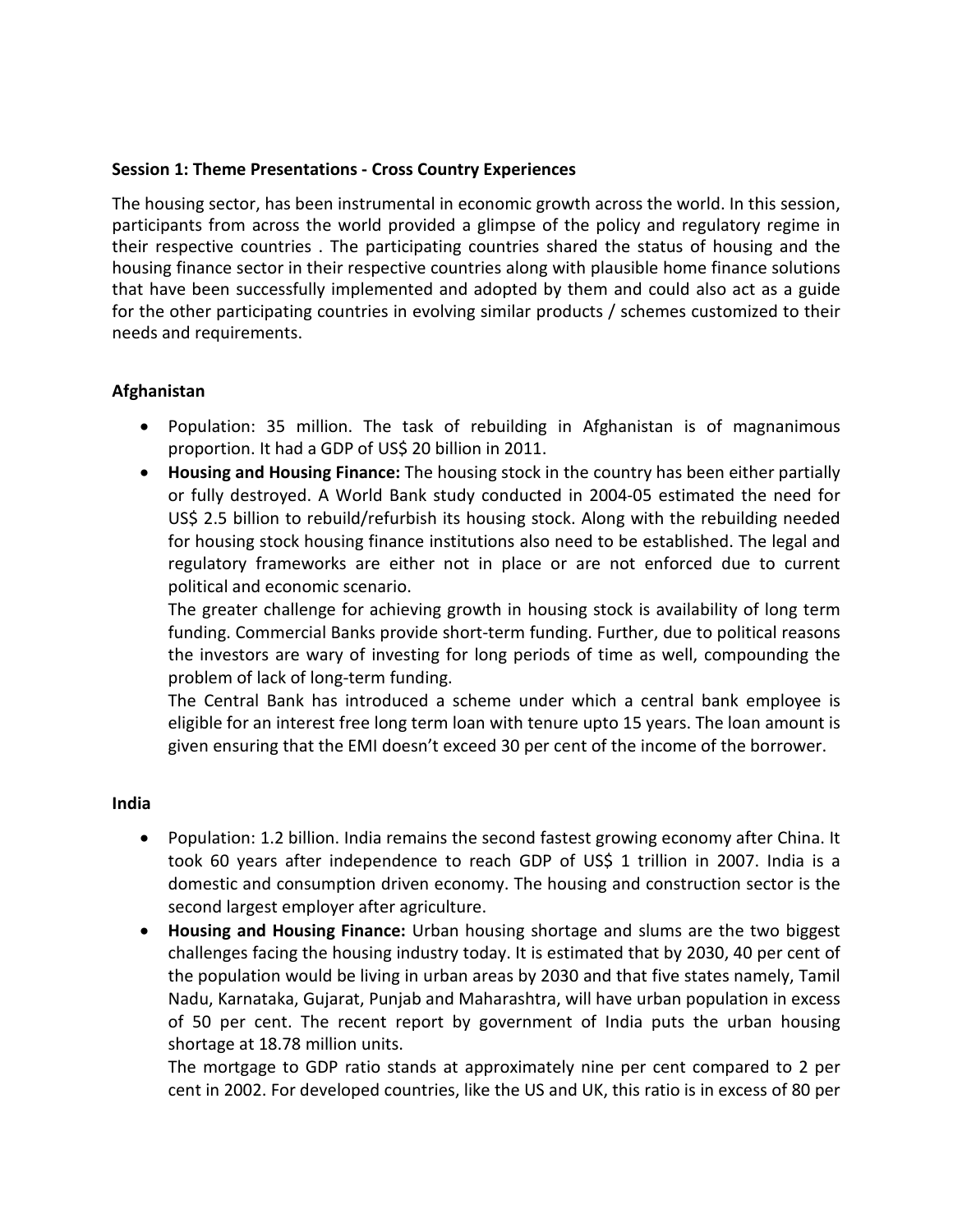cent. While India has seen a housing boom, it has mostly been fuelled by High and Middle income groups. The Lower Income Groups (LIG) and Economically Weaker Sections (EWS) are still largely un-catered to. Investment for fresh housing units is expected to be above INR 5700 billion and the housing and mortgage industry is expecting a growth rate of 17-19 per cent.

To tackle the challenges faced India needs to strengthen public private partnerships. Coordination between banks and HFCs is also needed as banks have the reach while HFCs have the expertise.

Various initiatives have been taken by the Government and National Housing Bank (NHB) to tackle the housing shortage problem. Introduction of the Golden Jubilee Rural Housing Finance Scheme by NHB led to construction of innumerable houses for the LIG and EWS sections. NHB also launched the Credit Risk Guarantee Fund Trust for Low Income Housing in collaboration with Government of India.

Setting up of the Indian Mortgage Guarantee Corporation by NHB in collaboration with Asian Development Bank, IFC and Genworth Inc. has laid the foundation for the emergence of a secondary mortgage market in India.

# **Bangladesh**

- Total Population: 142 million. The urban population constitutes almost 28% of the total population and is increasing by 3.5% annually. Dhaka's population growth rate is the highest among the major cities in the world.
- **Housing and Housing Finance:** Bangladesh has a population density of 1027 but the population density of Dhaka is greater than 10,000 thereby making it one of the densest cities in the world. 90 per cent of the lending by commercial banking sector is in Dhaka while the remaining 10 per cent is in Chittagong.

Bangladesh House Building Finance Corporation (BHBFC) is a specialized housing finance institution which is present in nearly all districts on Bangladesh. The entire urban housing shortage is in the LIG category where there is huge demand but virtually no supply. The microfinance sector is playing an extremely effective role in providing financing for housing. Gramin Bank is also playing an effective role in the sector.

### **Thailand**

- Population: 65 million. The economy witnessed a 6.4 per cent growth last year and expected to grow 5.3 per cent this year. It has one of the lowest unemployment rate in south East Asia of less than 4 per cent.
- **Housing and Housing Finance:** Thailand has a mature housing finance sector and it is one of the few countries in South East Asia which doesn't face any housing shortage. The country has adopted the community housing model effectively and is an example of how that model can succeed. It decreased its slum and squatter settlement from 1.7 million of three per cent of the total population in 1990 to the current state of zero. 32 per cent of houses in the market last year were priced at over 3 million baht and majority (53 per cent) was concentrated on LIG and MIG at 3 million baht. New homes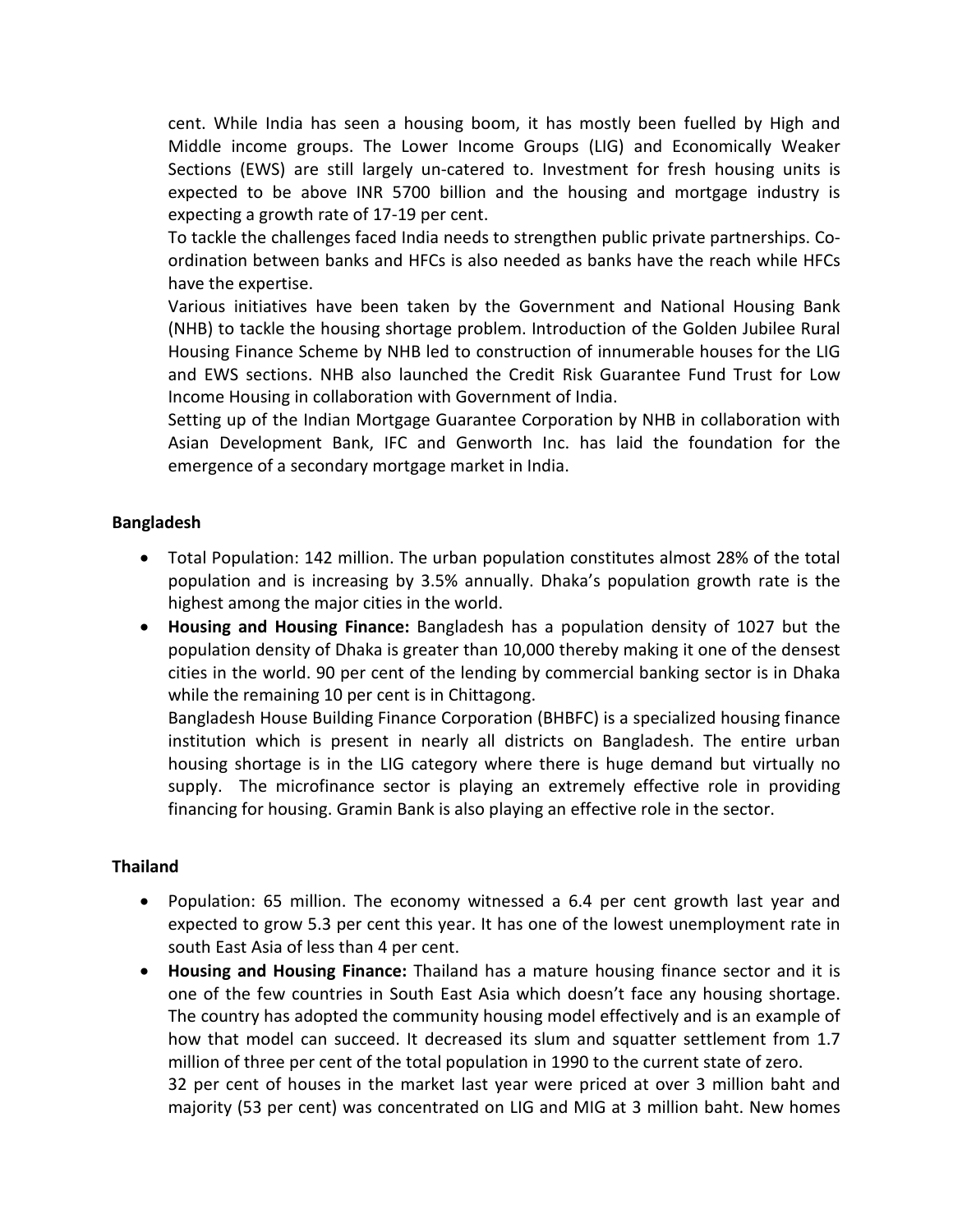in Bangkok averaged 160,000 Units/year (1993 – 1997) 100,000 Units/year (2007 - 2012). The subsidized low cost housing saw an average completion rate of 30,000 units/year (2004-2012).

The housing finance sector is matured and loans are disbursed within a week taking a maximum time of two weeks. Property transactions are finished within half a day. The sector has seen 12 per cent annual growth rate for the last 10 years. Residential mortgages account for 15 per cent of all the loans disbursed and 20 per cent of the GDP in 2012.

Government Housing Bank has also played a vital role in the development of housing and housing finance sector. It launched a scheme for first time home owners. The total project loan amount is Bt 20,000 million which is offered through loans having 0% interest rate (2-3 years) and LTV up to 100 per cent. Loan amount up to 1 million is disbursed per individual under the policy.

### **Pakistan**

- **Population: 180 million.** It is the sixth most populous country in the world. 37 per cent of the population lives in urban areas and 63 per cent in the rural areas. It has a GDP of US\$ 200 billion with a growth rate of 3.7 per cent.
- **Housing and Housing Finance:** Pakistan follows both conventional banking and Islamic banking. Islamic banking was introduced, formally, in 2002 when the Meezan Bank limited was granted an Islamic banking license. Islamic banking is growing 50 per cent faster than other forms of banking globally and has grown tremendously in Pakistan where it now accounts for 10 per cent of the total banking. The USP of Islamic banking is that all transactions are asset based giving rise to economic activity.

Pakistan has a backlog of 8 million housing units. 2003 saw a boom in the housing industry leading to a sky rocketing of real estate prices pushing them out of reach of people in the lower income group and even in the lower middle income group. Until 2033 only House Building Finance Corporation (HBFCL) was operating. As the sector witnessed a boom the commercial banks also entered the market in 2003. The boom period ended in 2008 leading to banks withdrawing from the housing finance space. During the same time Islamic banking grew and Islamic mortgage now has a penetration level of 25 per cent. 50 per cent of housing loan disbursements was through Islamic mortgages in 2012.

Concept of diminishing Musharka in housing finance is followed in Pakistan– Musharaka in Arabic means "partnership", so a diminishing musharaka is a diminishing partnership, in the sense that a home buyer and his/her bank are partners in the purchase of the home. The diminishing musharaka contract generally provides for the home buyer to contribute a deposit, while the bank pays the rest, and the two become co-owners of the home. The home buyer lives in the house, paying rent to the bank as well as regular scheduled purchases of "units" of the bank's share of the house. As the bank's ownership decreases/diminishes, the rent decreases accordingly, until the home buyer has bought out the bank and owns the house outright . Bank takes ownership and risk and also shares loss during disasters. There is provision for early payment option, no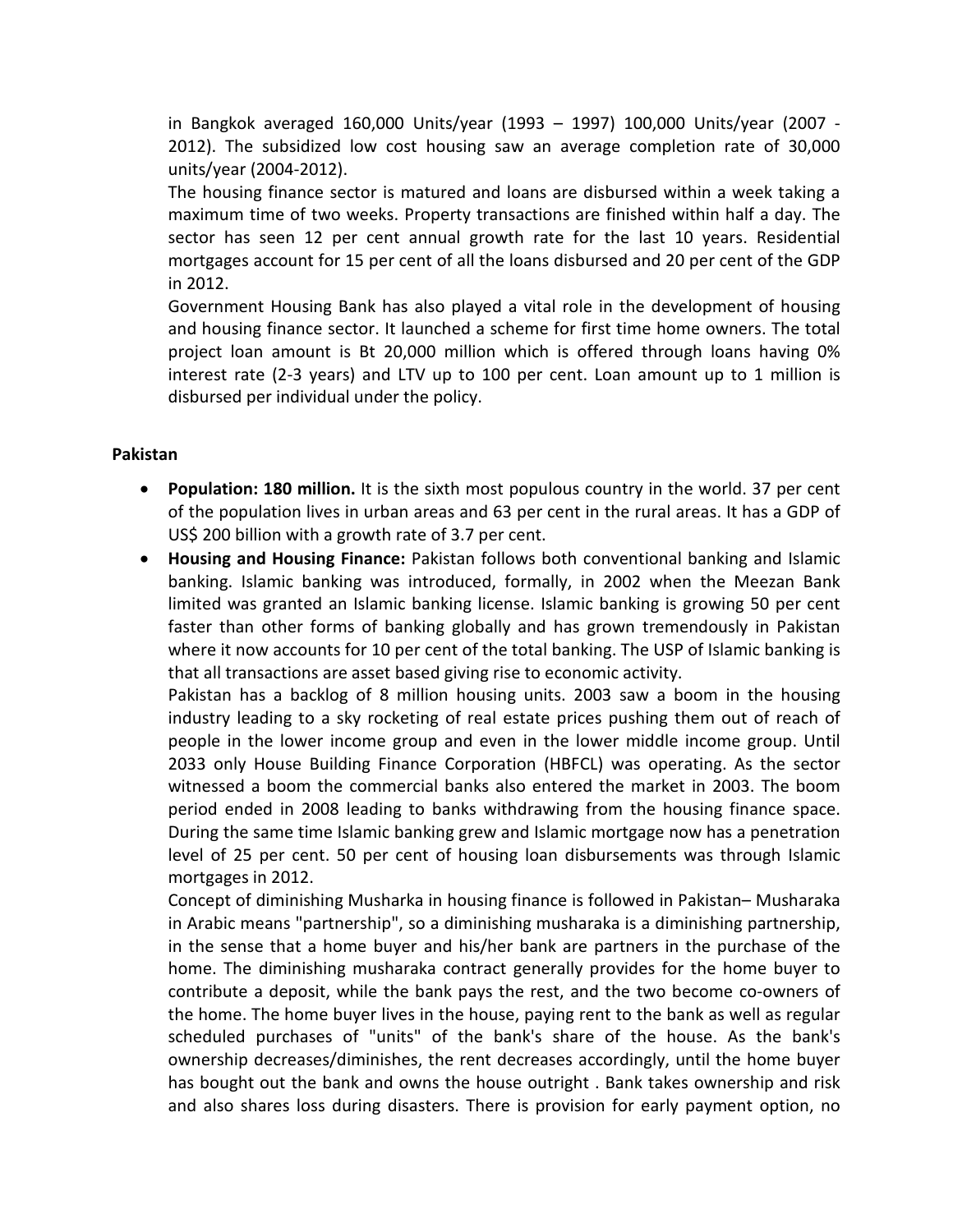late payment penalties, customer undertakes to pay an amount for charity, bank pays insurance premium. The possibility of making the same available for LIG is also being explored.

#### **Nigeria**

- Population of 150-160 million.
- **Housing and Housing Finance:** Housing sector is mostly non-existent. There is a deficit of almost 70 mn housing units in Nigeria.

The government introduced the National Housing Fund Scheme for housing wherein 2.5 per cent of the income of the people goes to the National Mortgage Bank who loans it out to Primary Mortgage Institutions (PMI) to further lend to developers. The government has also issued guidelines to banks and insurance companies. For commercial banks 10 per cent of their loan able funds are to be set aside for housing. 14 and 20 per cent of their life and non life funds are to go into these schemes by insurance companies.

Although PPPs are in existence along with 25 primary mortgage institutions , mobilization of funds is still a hurdle and so is a land title.

### **Malaysia**

- Population of 29 million
- **Housing and Housing Finance:** CAGAMAS is the national mortgage corporation.

The housing prices saw a steady increase (4.5 per cent) in the last ten years with escalation of growth (11 per cent) in the last 2-3 years.

Housing mortgages contributed 32.4 per cent to the GDP in 2012 and in the last five years the contribution has been between 25 per cent and 30 per cent. Commercial banks account for 86 per cent of total mortgage in financial sector. In the last 30 years housing loans have become a significant portion of the loan sector. The housing finance industry is marked by low interest rates and NPAs.

Islamic house financing is also prevalent. The share of Islamic banking has been continually growing and in 2012 Islamic mortgages accounted for 15.75 per cent of the primary mortgages.

Housing loans in Malaysia offer a LTV of 95 per cent which includes legal fees accounting for 5 per cent of the loan value. The tenure periods are also longer with maximum tenure of 40 years or till the individual reaches the age of 70 years. To aid the people in easy loan repayment the option of a second generation loan is also existent whereby if the father can't pay the full amount the loan is carried onto the next generation. The banks have also been given a quota for priority sector lending. The lower income segment still faces difficulty in obtaining a loan as they are believed to have a higher rate of default and a higher household debt.

Malaysia faces the challenge of its housing market having become speculative due to low interest rates for deposits and also the losses incurred by the people during the Asian Crisis. The government has set up new regulations where banks lending to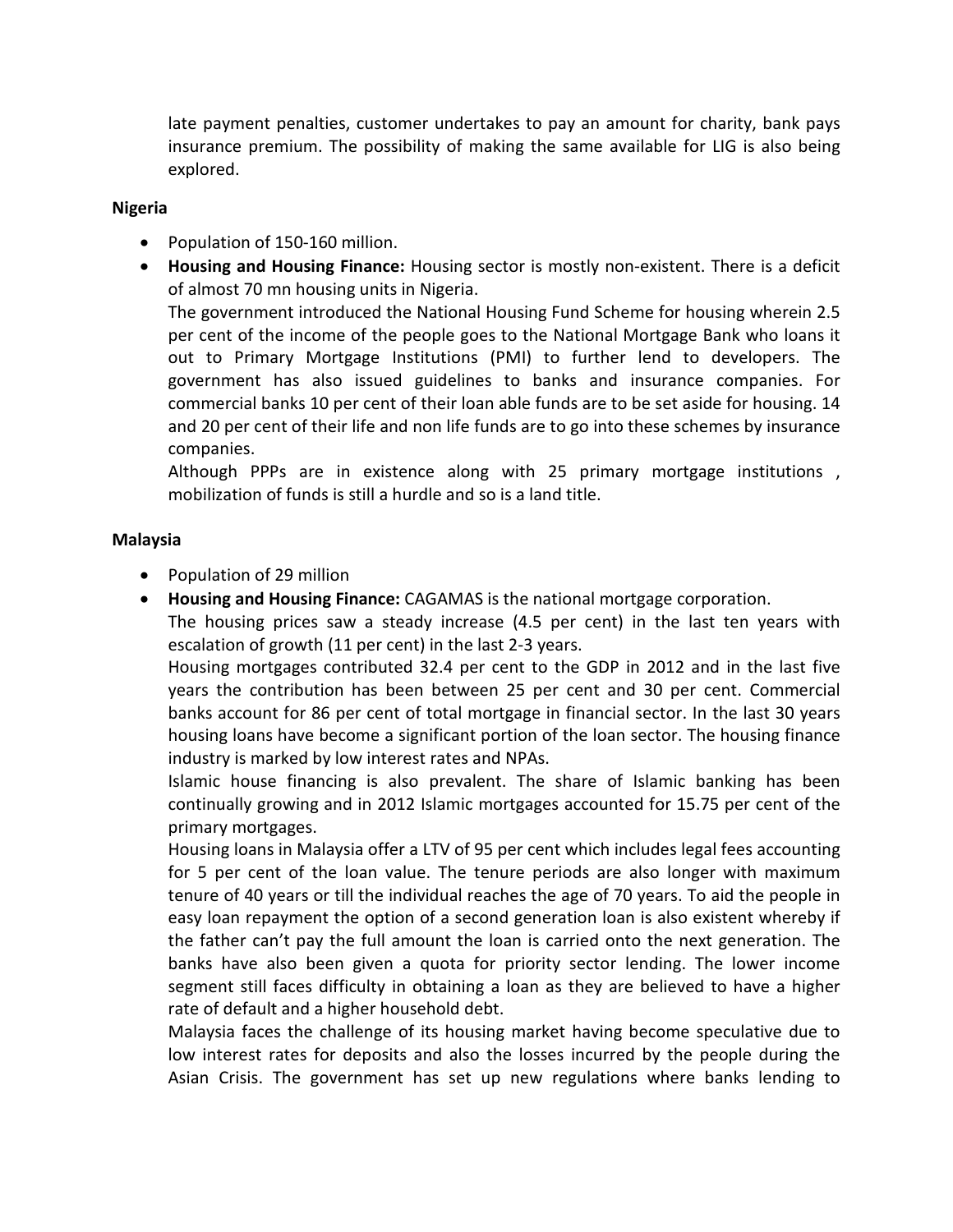borrowers for 3<sup>rd</sup> houses and above can't offer a loan with LTV of more than 70 per cent. The aim behind this move is to:

- o Convince banks that credit risk is curtailed
- o Household debt is maintained at a affordable level

The government has also launched two schemes:

- o One Malaysia People Housing project
	- Govt set up a corporation and provided land to it to develop the housing stock. Individuals above 21 yrs of age, not owning more than one house and having salary in the range of RM 2,500 to RM 3,000 per month.
	- To avoid arbitrage the successful applicant can't dispose of the house for the first five years
	- Max loan amount is 100 per cent and interest rate is 4 per cent
	- One Malaysia Civil Servant Housing project has been launched along similar lines for the civil servants
- $\circ$  My 1<sup>st</sup> Home Scheme
	- Targeted to young adults less than 35 years old having income less than RM 5,000 as an individual and less than RM 10,000 as a family per month
	- CAGAMAS provides guarantee for the first 10 per cent through a subsidiary

CAGAMAS was set up due to the following reasons:

- 1) Funding mismatch in financial institutions resulting in liquidity crunch
- 2) Financial institutions (FIs) were not lending to homebuyers despite demand
- 3) Limited funding source in the market no bond market

Since its inception CAGAMAS has promoted home ownership/home accessibility and affordability.

# **Session 2: Urbanization and Attendant Challenges**

The growing urbanization and population migration worldwide from rural to urban areas are throwing up new and unprecedented challenges, causing the policy makers and planners to look for innovative models for providing accommodation to the burgeoning urban populace. The session explored different models like Public Private Partnerships and Rental Housing which could potentially offer viable and sustainable solutions in the face of rapid urbanization and migration. The need for improving infrastructure and governance was equally emphasised.

### **Main Highlights/Salient Features**

Urbanization is a rapidly growing phenomenon being witnessed by developing countries. India has witnessed rapid urbanization and will continue to do so with 40 per cent of its population living in urban centres by 2030. Rapid urbanization brings with it a unique set of challenges especially for the developing countries with growing population.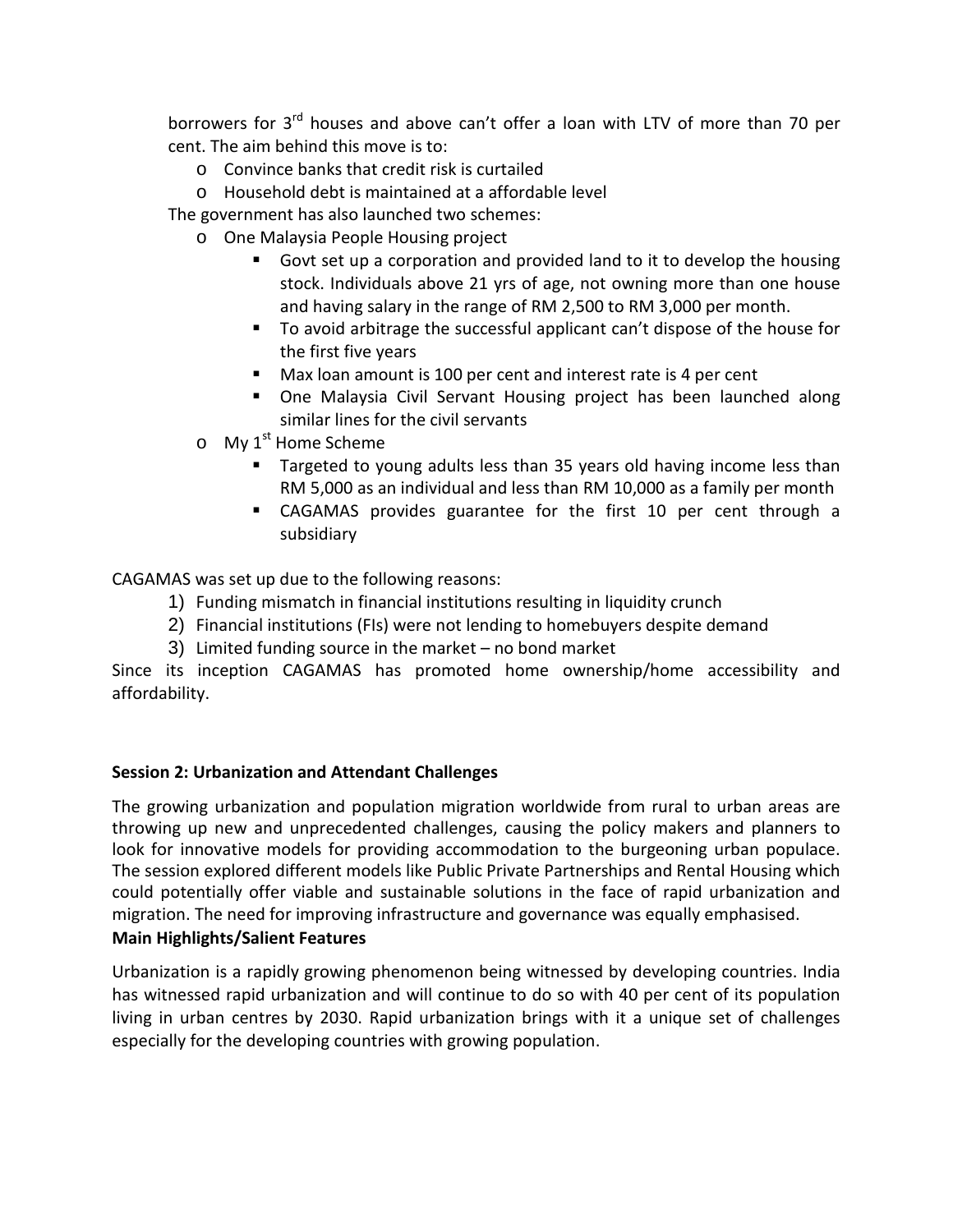- Pakistan: Pakistan is also facing urbanization challenges. It started a rehabilitation project, Lyari River project, which had a very positive initial response but faced hurdles due to financial constraints in the later stages.
	- o Lyari river is 16.5 km river connecting North of the country to the Arabian Sea. River divided into three parts and resettlement was done for the whole group and done at locations where resettlement has been done before and host population exists so as to ensure availability of daily needs. The government allotted 80 sq. yards plot to each and every settlement residing along the river  $+$ 50000 rupees. Ownership right is granted for 5 years after which they can sell their plot or houses which have to be built by them. Commercial units were not compensated and religious buildings were relocated and compensation was allocated in terms of plots for the religious clerics.
	- o While 30,000 plus units have been resettled the funds stopped coming in 2008- 09. Project has been stalled due to paucity of funds which has included discontinuation of schooling for 6500 kids and stoppage of water flow to both developed and undeveloped resettlement sector.
- India: Urbanization in India is not only happening due to migration but also due to reclassification of rural and semi-urban areas into urban areas due to increasing population.

Affordable housing is one of the mechanisms being used in India to provide the huge need for housing stock created by urbanization. While there has been progress in this field with 27 developers venturing into affordable housing projects and governments launching special schemes (Government of Rajasthan), it still faces hurdles. The hurdles being faced can be broadly clubbed under the below points.

- o Regulations and Sanctioning Sanctioning takes close to 18 months due to the need for, as many as, 30 different approvals. Further the rules and regulations are not developer friendly, State laws are complex and thus dampen investment in the area. There are last minute distortions in projects.
- o Housing is still not considered under the infrastructure portfolio hence loses out on various schemes and subsidies.
- o Construction finance Reluctance of banks and HFCs to lend to affordable housing projects, though reduced, still exits. The general belief is that since it caters to LIG and EWS, the ability to pay is limited and could result in default.
- o Upgrading the existing slums and building fresh housing stock for new fresh migrating population

Out of the 18.78 million housing units needed in India, nearly 15 million units already exist but are in conditions which are not suitable for living. Access to drinking water, electricity and sanitation are missing. The other units need to be constructed i.e. fresh housing stock is needed. While rebuilding the units and while constructing new units apart from drinking water, sanitation and electricity, the travelling distance to work place and easy accessibility of public transport have to be considered.

The problem of urban housing shortage can't be solved by the government on a standalone basis due to its size. It needs Public Private Partnerships (PPPs) and support from the private sector separately as well.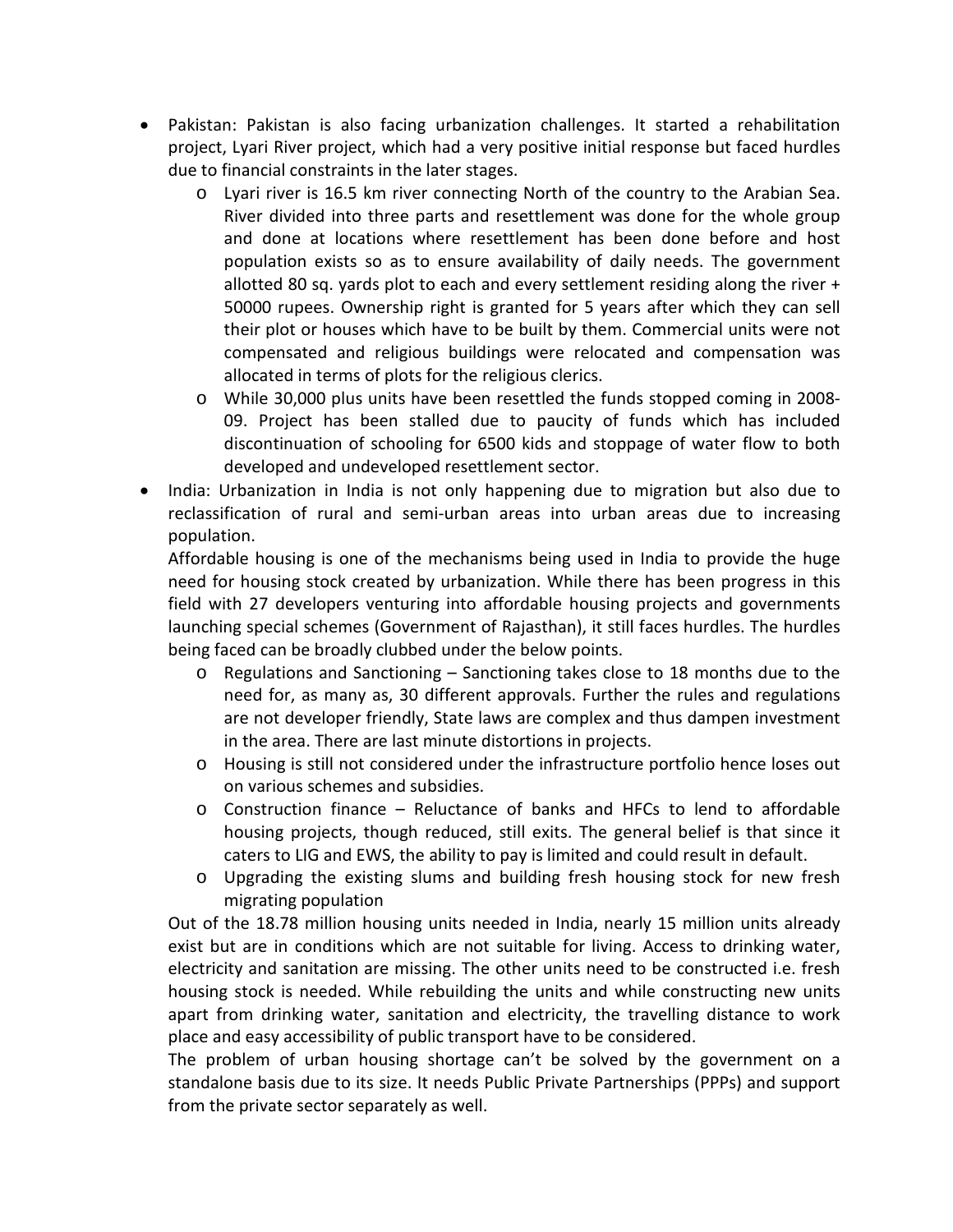### **Session 3: Inclusive Housing - Regulatory and Policy Framework**

Government policies, regulatory and fiscal regimes, aimed at creating a conducive and enabling environment for promotion of low income housing, can go a long way in improving the overall financial inclusion levels as well as ameliorating the housing situation among the low income segments. The session focussed on how enabling government policies and a responsive regulatory framework can provide the necessary impetus to the growth of inclusive housing. Also various issues pertaining to clear title were discussed during the session.

### **Main Highlights/Salient Features**

In the Indian context, because of colonial legacy most cities started with low density prescriptions. The urban sprawl created long distances and unauthorized colonies. This led to insecure titles. No regulation for slum upgrading. A slum even if improved remains outside the legal / formal framework. Insecure titles create exclusion.

Inclusive housing has to be kept in mind while planning for the future . There are various aspects involved in it. Two of the most basic issues discussed are land and financing.

- Land Land accounts for a large portion  $(70 80$  per cent) of the total cost of housing. The problem gets compounded because of lack of legal land. Individuals who have been staying on a piece of land have no official documentation to prove that the land is theirs. This is becoming a bigger problem as more rural and semi-urban areas are getting reclassified as urban. Unofficial titles have certain implications.
	- o Restriction in investment by professionals and families themselves as they are vulnerable to evictions by government, private sector and /or markets
	- o Channel of financial institutions is not available as the legal documents are missing
	- o Prevents entitlement of basic services legally
	- o Individuals/Families are unable to contribute to tax revenues of local bodies
	- o Lack of land available for housing (Greenfield projects)

To tackle the problem of land and titles the government has made it mandatory to reserve small portion of land for LIG and EWS.

- Financing For any sector to grow it needs credit flow. The following points should be taken into account for making credit flow into affordable housing.
	- o Stability of policies
	- o Pressure on HFCs to borrow/raise expensive capital
		- Different benchmarks for Priority Sector Lending for direct lending it is Rs.25 lakhs and for availing refinance it is Rs.10 lakhs.
		- **IMPLE 11.5 Implied interest rate restrictions for HFCs for on-lending (in cases where** Banks lend to HFCs under priority sector lending)
		- Different operating costs, delinquency rates, credit losses, base rates, taxes and cost of acquisition is different for different banks. HFCs borrow from different banks at the same time so portfolios, even though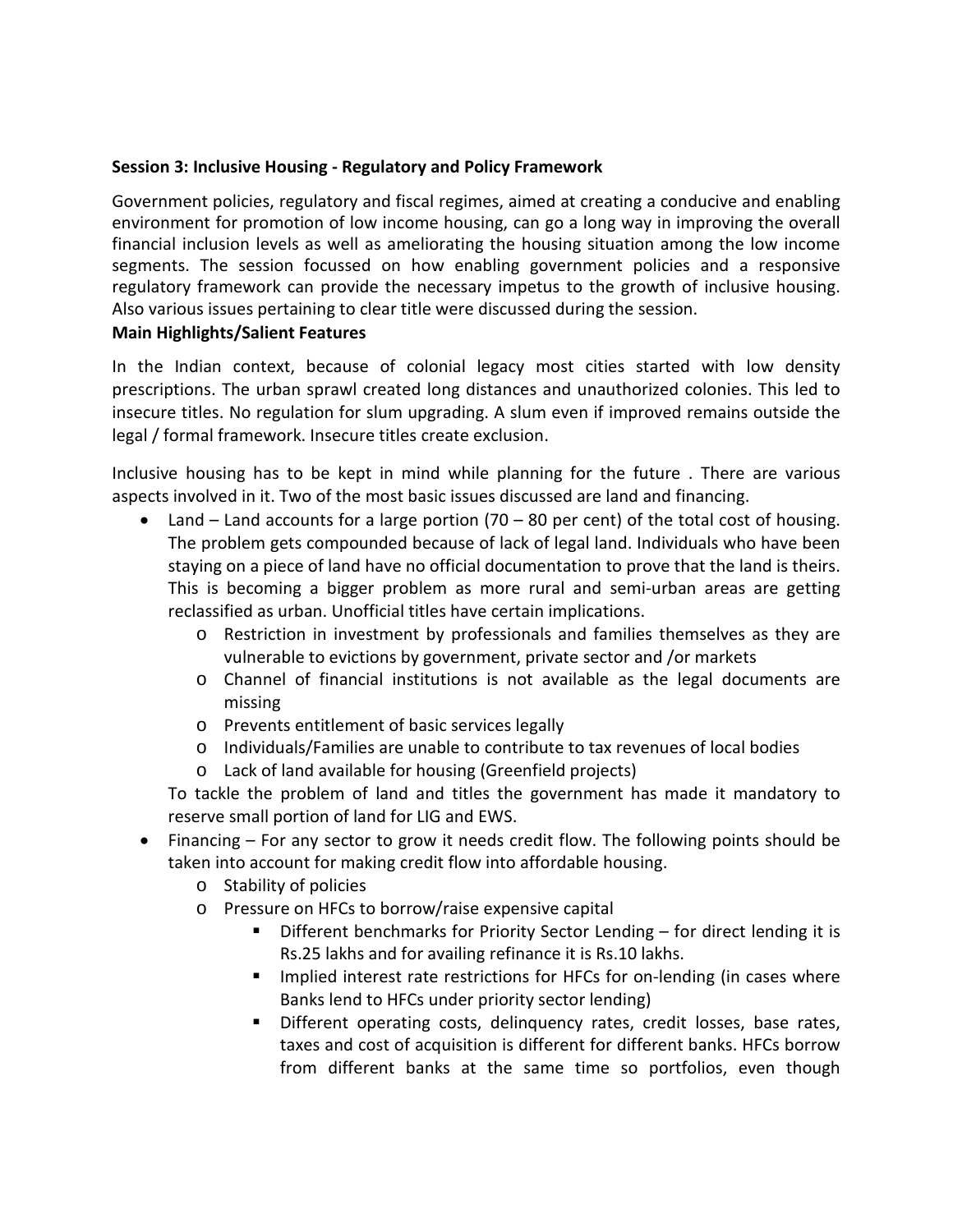conforming to norms, can't be refinanced by banks due to the different rates.

- Securitization rules change year on year with deals being bilateral and not traded on paper.
- Tenure for lending is for approximately 20 years while borrowing is 5 (banks) or maximum 10 (Bond market). This creates a maturity mismatch which can be bridged by usage of tradable mortgage paper.
- o Urban infrastructure should be dove tailed into urban housing.
- o Regulator for Urban infrastructure should be appointed.
- o Prudential norms for standard asset provisioning should be less tight. With the current norms it takes 13 months to break even on affordable housing loan product due to standard asset provisioning and cost of acquisition.
- o While ECB and FDI have been approved with certain caps they will have a substantial impact only when FDI norms are relaxed further. This is because credit only flows after capital.

One of the modes of financing which has worked in other countries and is being implemented in India is Micro Finance. Micro housing finance borrows from the concept of both HFCs and MFIs and has seen a limited growth due to various reasons. On the product side there are differences which are, at times, conflicting in nature.

- o Housing Finance is secure lending while Micro Finance is unsecured lending
- o Housing Finance is treated as being non productive while Micro Finance has to be treated as a productive loan
- o Housing Finance typically tends to be higher ticket size while Micro Finance loans are capped at Rs. 50,000 (for all loans combined for that borrower)
- o Mortgage loans are priced attractively (10.5 per cent) while Micro Finance loans are priced quite high (24-25 per cent)
- o Housing Finance loan tenures are 5-25 years while Micro Finance loan tenures are typically 1-2 years
- o Micro Finance is weekly repayment while Housing Finance loans are monthly payments

Apart from the product side, differences also exist on the institutional side.

- o Funding for Housing is long tenured while loan by a bank to an MFI tends to be short tenured (18-24 months)
- o Margins for mortgage companies is lower while that for MFIs are high
- o Operating costs of HFCs is lower while those for MFIs is higher
- o MFIs have minimal documentation while for HFCs is very comprehensive

The above challenges, both to credit flow and for micro housing finance, are not unique to India. Other countries face the same challenges and have come up with innovative solutions. Discussed is the solution implemented in certain countries of Africa.

• The hurdles towards affordable housing growth are lack of supporting infrastructure and implementation of solution at the required scale due to limiting capacity of the government. One of the business models followed by a finance institution working in the slums of Africa is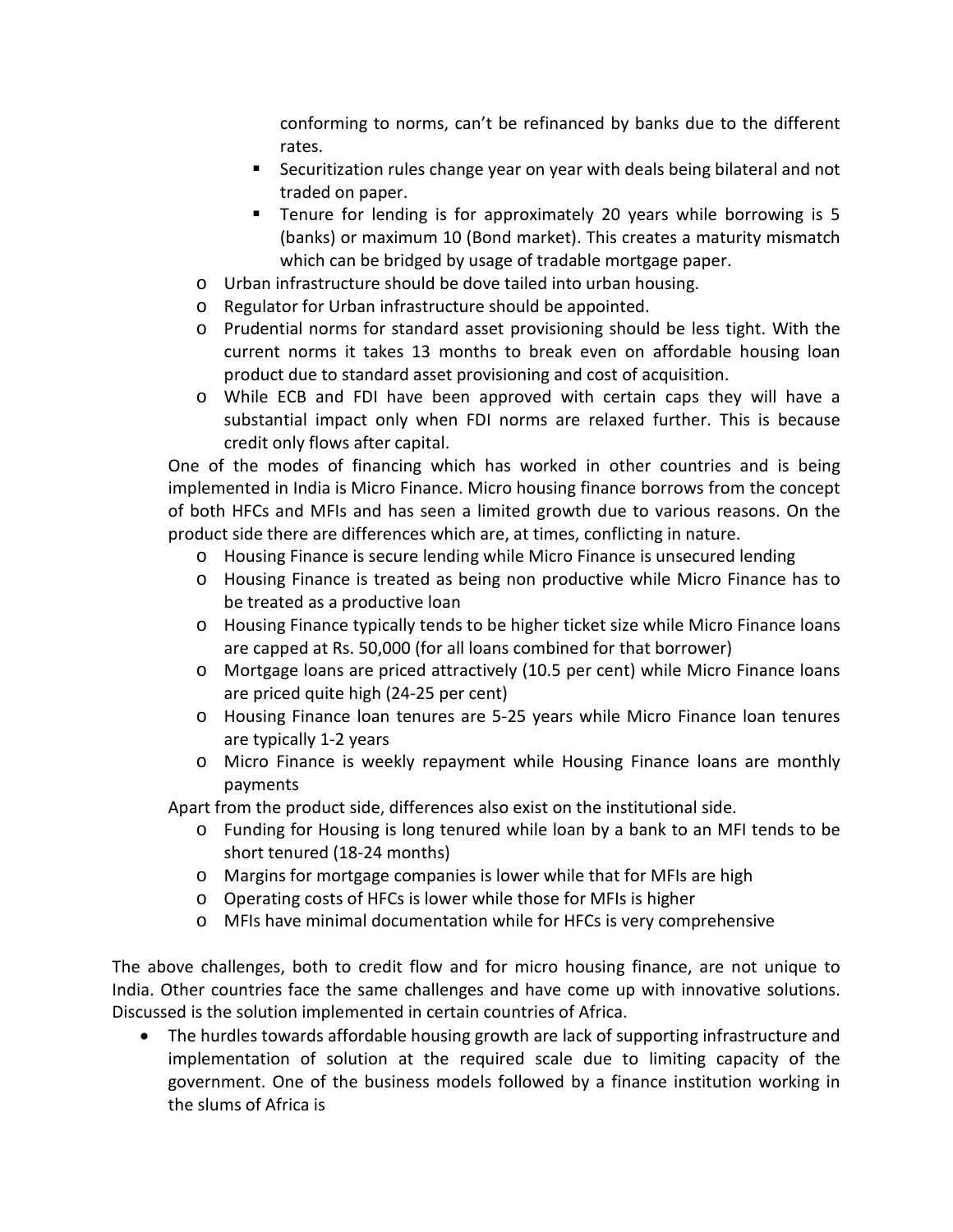o Lend US\$ 2000 at a time for maximum 60 months to individuals whose income is US\$ 250-US\$ 500 a month (most earn less than US\$ 300 a month). It is very similar to a revolving credit facility.

The model works on incremental lending i.e. concept of incremental construction. The building of the houses is done room by room. The first loan is used to construct the floor and walls and in certain cases the roof for one room. This enables the family to move in and the rent money is saved. With the second loan they can expand. This ensures that the lender is not borrowing beyond their means and they are out of rented homes faster. Apart from financial help is given with innovative construction.

### **Session 4: Housing Challenges: International Financial Institutions' Perspective**

In this session, major international financial institutions and multilateral bodies engaged in activities related to the housing sector shared their experiences regarding the issues connected with low income housing, impediments and challenges posed by the sector, and also offered insights into possible approaches to tackling the attendant problems through application of international best practices while keeping the local issues in consideration.

### **Main Highlights/Salient Features**

- Affordability and accessibility are the main problem areas facing the housing sector. Price to income ratios in Asia exceeded those of developed countries. Affordability and accessibility of both land and finance act as barriers to housing for mot only the lower income group but also the middle income group. Affordability is impacted by a number of facts like increase in property costs, increase in cost of building materials, lack of availability of mortgage finance and no access to credit.
- International institutions like IFC, ADB, World Bank and private firms such as Genworth Inc. try to work with the governments and other agencies in the developing countries to try and address these problems. World Bank has recently signed a US\$ 100 million project with the government of India and NHB. World Bank will provide a US\$ 100 million intermediary loan which will reach the final borrowers through HFCs and MFIs. Technical assistance would be the key component.
- Rapid Urbanization and the burgeoning middle class are amongst factors which have led to a continual increase in demand of housing units.
- Different models (suiting their needs) for slum upgrading, subsidies, housing, microfinance, public rental housing have been adopted in various countries.Countries like India, Indonesia, Morocco, Egypt and China have introduced certain schemes which have been partially successful in meeting the demand for housing units. Certain schemes like the public rental housing in Indonesia and Government of Rajasthan initiatives in India are aimed at LIG and EWS segments. Co-operative housing finance for slum dwellers is needed.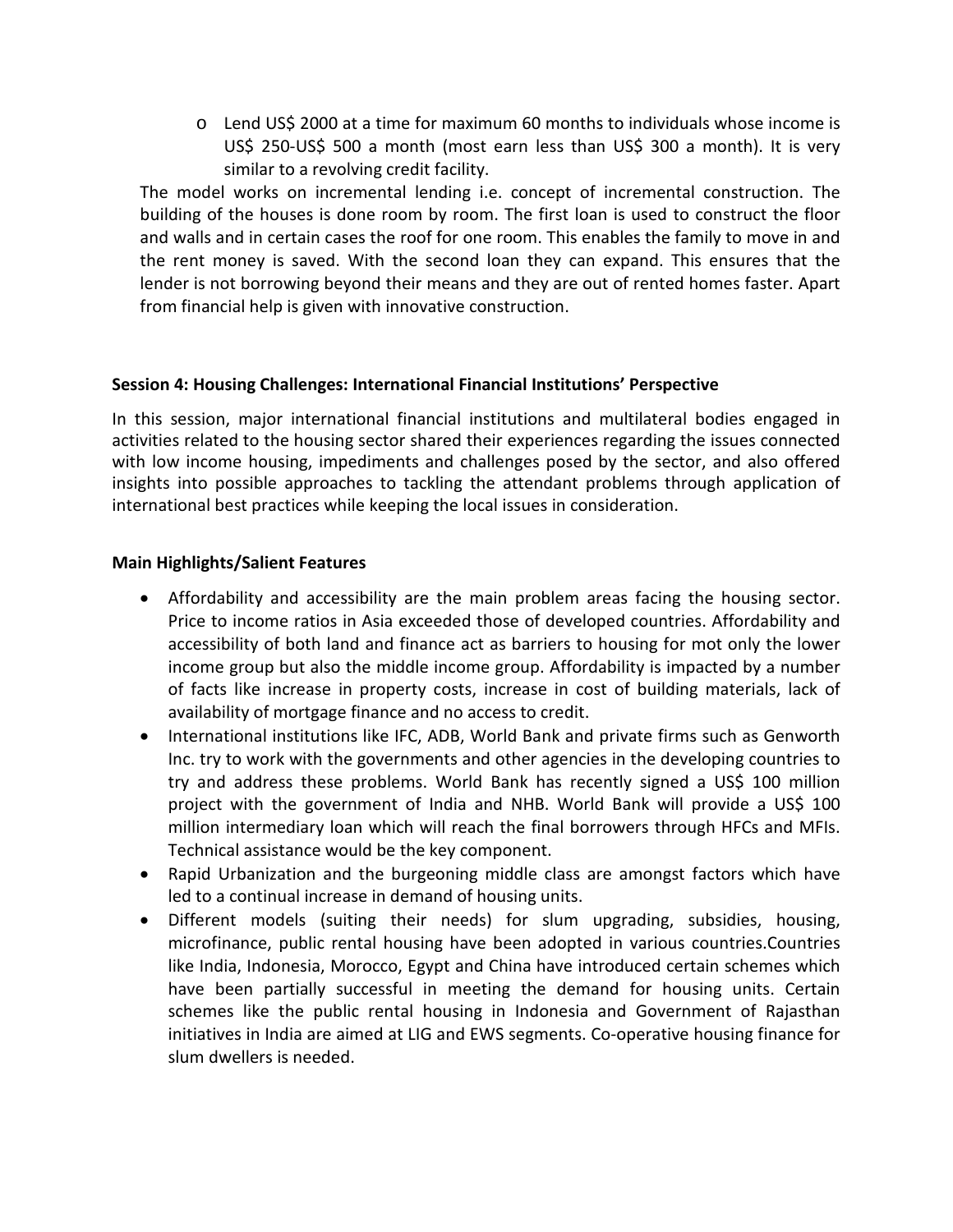# **12th April, 2013**

### **Session 5: Government Policies and Initiatives**

The session examined how policy level initiatives have helped and can be further helpful in mitigating the housing shortage through demand and supply side interventions. The focus of the session was on how the Governments can act as a facilitator and put in place implementable housing policies in order to attain the goal of affordable and sustainable housing for the masses.

### **Main Highlights/Salient Features**

Challenges and opportunities exist in every sector. Risk and return are associated with housing finance. Due to different Government policies in different countries there is variation in mortgage markets across.

India:

- a) Risks will always exist and what works for one area might not for another. Take risks but have mitigation policy in place.
- b) Market Based Approach The focus has to be on EWS and LIG but MIG can't be ignored. Policies which act as enablers are required more than subsidies. For example single window clearance would help developers develop projects faster and in a cheaper manner.
- c) Need for housing is huge. There is room for various players including government, private players, development institutions and financial institutions. 90 per cent of the employment is generated in the informal sector
- d) Policy and Regulatory Framework
	- 1) Public Sector guarantees and mortgage markets (government help and government intervention) are extremely difficult to price correctly and thus tax payers are on the hook for longer than they thought they would be. For example pricing of Freddie Mac and Fannie Mae in the US.
	- 2) Policies that are meant to stimulate demand for housing have both price and quantity effect. The policy makers need to be careful so as to not generate inflation in the housing market
		- i) FSI regulations in Mumbai are very stringent thereby making it difficult to increase supply. If you make provisions for cheaper loans then you have high demand and limited supply leading to a price increase.
		- ii) Policy design is very important but flexibility in the policy architecture is equally important. Enabling environment not necessarily subsidy based is required.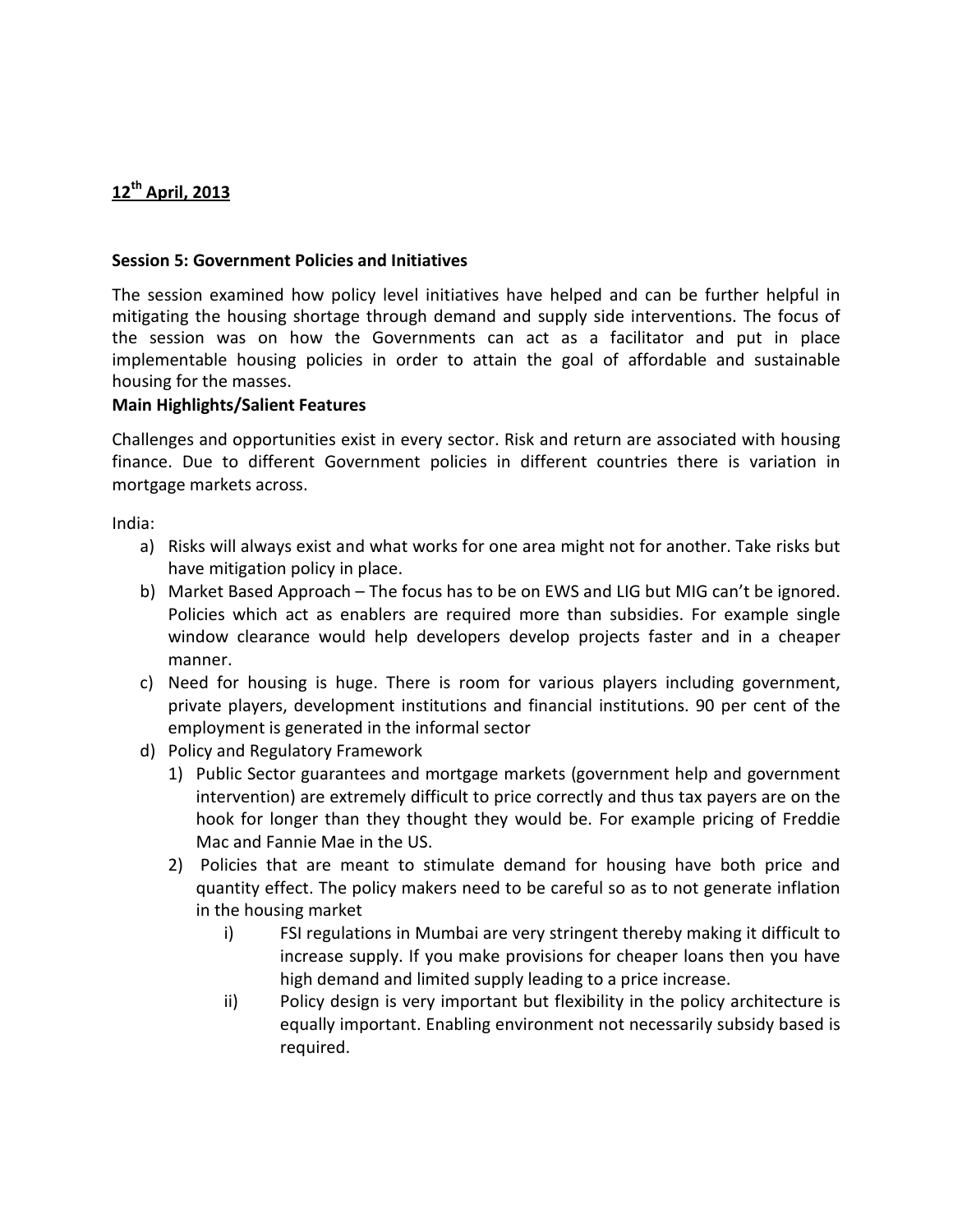Yemen: Last two decades construction for housing was in the hands of private players leading to a shortfall in middle and low income housing. The government has recently focused its policies on LIG and MIG and aims to cover up the 112,000 unit shortfall by the proposed housing policy.

# **Session 6: Funding Housing**

The session elaborated upon the various financing instruments available with respect to the housing sector , ranging from institutional funding for developers, to retail housing loans, to private funding by the individuals. Also the newly evolved products like covered bonds and mortgage insurance were detailed in the session and the countries shared their experiences in developing and managing the various financial products.

# **Main Highlights/Salient Features**

There was a focus on funding in Malaysia and Indonesia and about two products which are applicable to other developing countries as well.

- Malaysia:
	- o Secondary mortgage facility in Malaysia It can translate into lower cost of funds and accessibility to the ultimate house buyer. Between 1981-82 and in 1985 Malaysia witnessed severe recession leading to high debt levels and inflation. The banks were reluctant to lend due to high maturity mismatch. This was the base upon which CAGAMAS was set up. It is owned 20 per cent by Central Bank of Malaysia and 80 per cent by commercial banks. The basic function of CAGAMAS is to buy loans from commercial banks and issue bonds in its place. Certain instruments used by CAGAMAS are discussed below.
		- 1) Purchase with recourse
			- a) If the loan becomes non performing the bank will need to change the loan to a performing loan
			- b) Bank remains the originator but CAGAMAS assumes the credit risk
			- c) Value of housing loan purchased will be equal to the value of the bond issued; Tenure will also be equal – this reduces credit risk
		- 2) Mortgage Backed Securitisation (MBS)
			- a) CAGAMAS buys the loan and the loans shift from banks books to either CAGAMAS books or the books of the SPV created for this purpose
- Indonesia Indonesia has mortgage to GDP ratio of 2.6 per cent. The housing shortage is acute with a backlog of 15 million housing units and need for 800,000 additional housing units every year. To ensure removal of housing shortage by 2033 1,550,000 housing units would need to be built to cater to the increasing housing demand. The housing finance market has been robust with housing loans increasing to 222 trillion rupiah. The majority of the mortgages originate from ten banks.

The government is facilitating fund flow from capital market to housing finance sector with securitization and liquidity facility.

Two instruments being used in various parts of the world are

• Covered Bonds are debt securities backed by mortgages or public sector loans, two stable assets. The main components of covered bonds are listed below.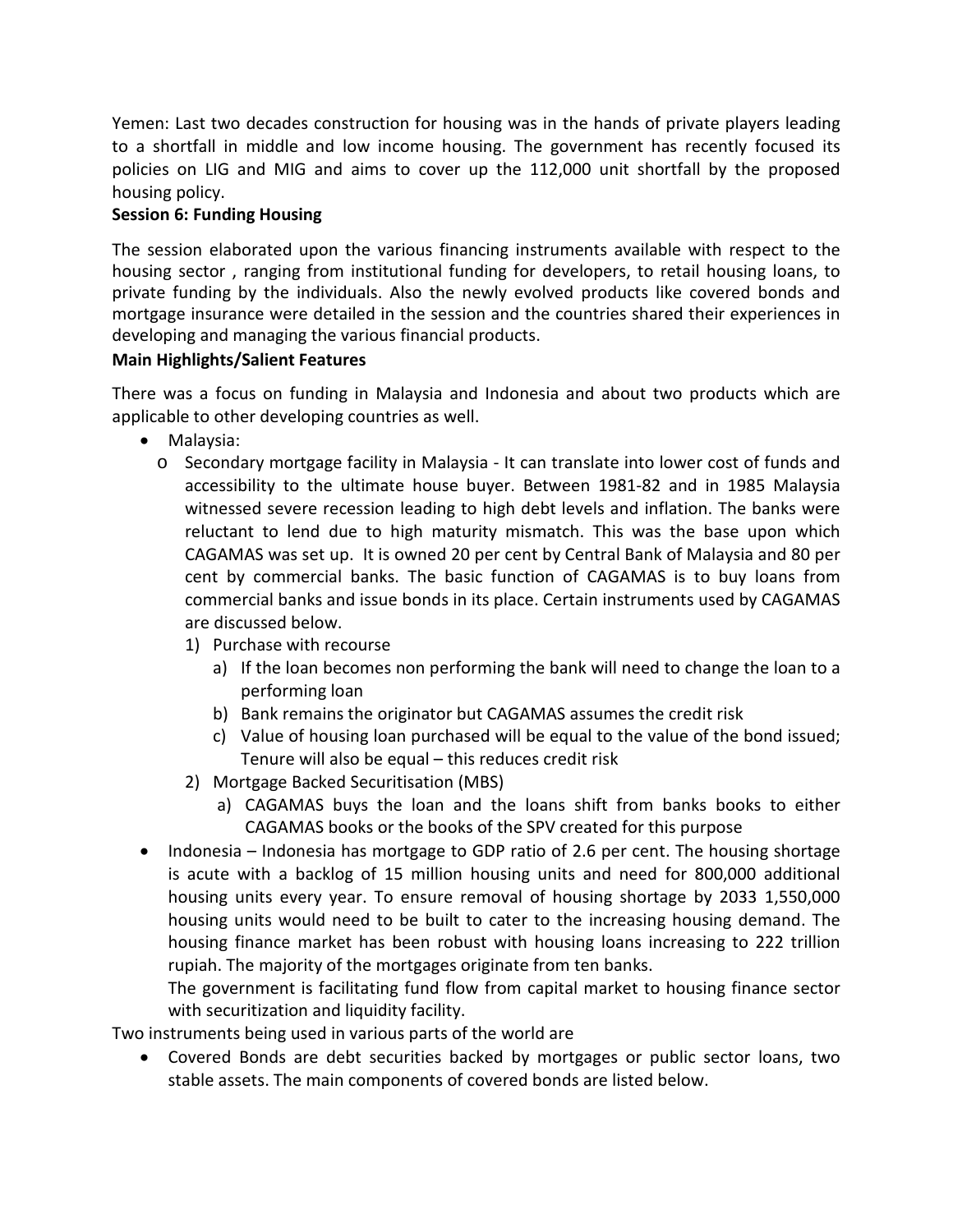- a) Cover or main asset for covered bonds must be of good quality and hence they are mortgages and public sector loans.
- b) Quality Criteria for eligibility of underlying assets. A main criterion is LTV ratio and the method of appraisal for underlying property.
- c) Other assets apart from mortgages should be there and should be of good quality
- d) Coverage System of bonds by the asset
	- a. Segregation of assets and re-fencing them so that they are out of reach of all the creditors;
	- b. Coverage in terms of nominal amount or is it in terms of fair value or in terms of cash flow
	- c. Minimum over collateralization Cover pool is dynamic; remove NPL and may add new loans in the pool; rating agencies prefer larger amount of over collateralization
	- d. Strong Securitization System
- e) Regulatory supervision
- f) Good Market Information on covered pool
- g) What happens when the issuer becomes insolvent ideal situation is even if the issuer becomes bankrupt the covered bonds don't suffer due to their cover pool quality

As is with any instrument, covered bonds also face challenges.

- 1) Structural Deposition of the depositors Special privilege and pledge of a good aspect is given to creditors. This can be an issue in systems which are depositor friendly.
- 2) Workings of the system Covered Bonds were less impacted than securitization. During the crisis the maturity became shorter and the spread of the covered bonds followed the bonds of the countries itself. In Spain, Ireland, Germany, France and other European nations covered bond issuers were bailed out by the governments.
- 3) Supervision and legal framework should be strong
- Mortgage Insurance

As LTV ratio increases at the higher end the probability of default increases exponentially. This causes worry and can make the system potentially unstable. Mortgage insurance is used at higher LTV (70-80 per cent). The advantages of using mortgage insurance are:

- 1) Reduces down payment which helps buyers to take that plunge
- 2) It offers for maintaining home ownership mainly through loss mitigation techniques
- 3) It allows lenders to lend more while mitigating the risk
- 4) Best practices are ensures especially if the lender is working internationally
- 5) Flow of capital in the market
- 6) Standardization of the market

Mortgage insurance protects the lenders on finance amounts which would amount to the amount of down payment. It doesn't eliminate down payment.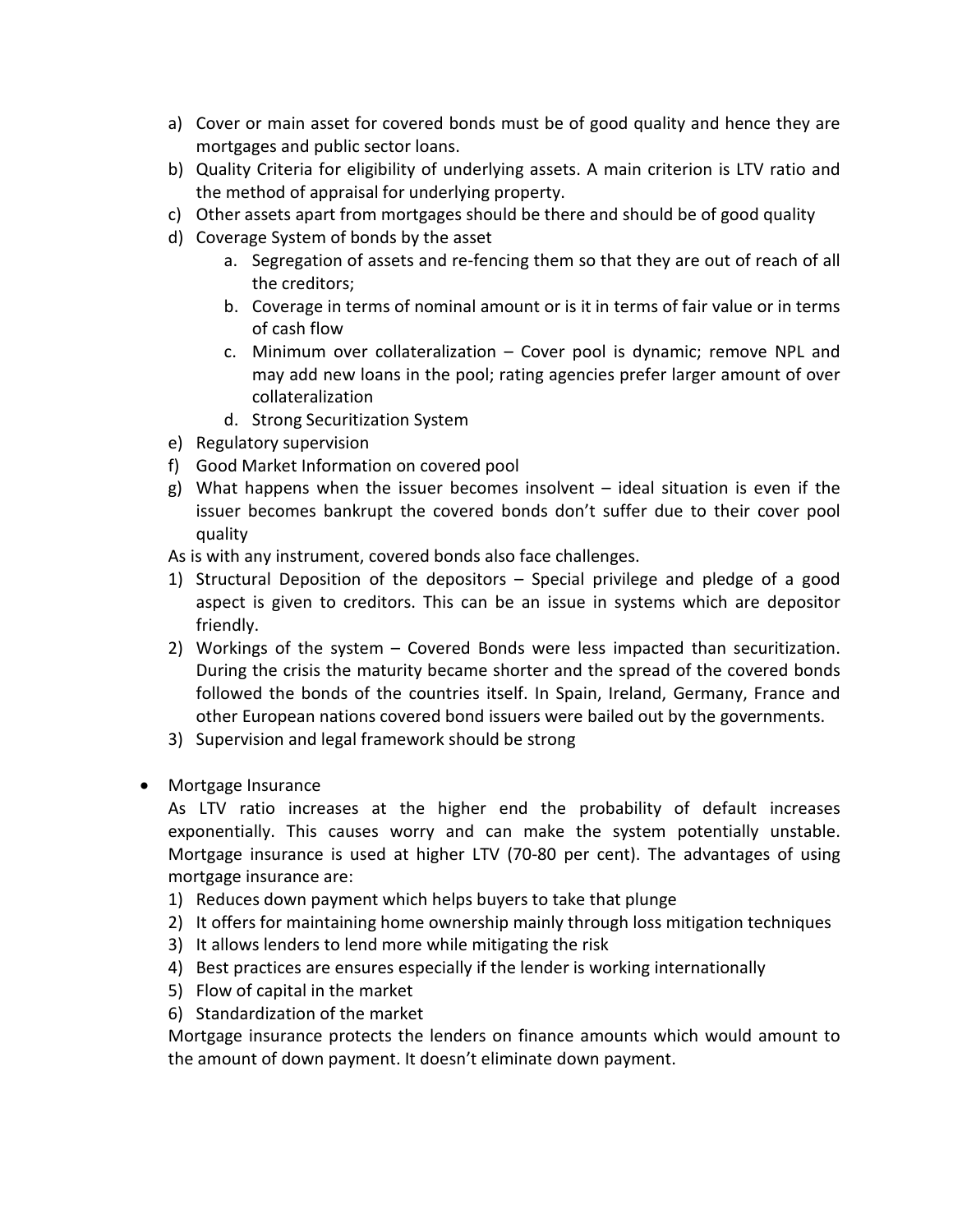### **Session 7: Housing Finance Post Sub-prime**

The sub-prime crisis, which was to a large extent responsible for the worldwide economic downturn and from which the world is yet to fully recover, provided valuable learnings, both for policy makers and the financial sector practitioners. The session was dedicated to the learnings that have emanated post crisis and the way forward to avoid similar crises in the future.

### **Main Highlights/Salient Features**

The subprime crisis taught the world innumerable things. Some of the takeaways are:

- 1) Lenders should not provide loans without ensuring borrowers have paying capacity
- 2) Self-certification of documentation is not sufficient. The capacity and credit worthiness has to confirmed by the lenders.
- 3) Market discipline is not enough. Incentive for lenders has to be provided to lend responsibly.
- 4) Real Estate market in housing is by nature is an asset class thereby regulation should try to mitigate risks
- 5) Risk Transfer just transfers risk. It has to be used with caution as the risk is still existent.
- 6) Maturity mismatch existed due to lenders were using cheaper wholesale short term instruments to finance long term debt

Certain learnings specific to the Policy Makers and Lenders are :

- A) Policy Makers
	- 1) Tail events do happen and they can cause untold misery and catastrophe to the economy.
	- 2) Financial crisis's are inevitable in the economy; aim should be to minimize the effects.
	- 3) Human beings can't be reduced to equations. Economics is a social science and not a physical science.
	- 4) Markets are poor judges of the impending crisis.
	- 5) Macro-economic stability is a public good hence needs to be looked after by policy makers.
	- 6) Policymakers are generally part of the problem and thus must necessarily be part of the solutions.
	- 7) Fancy names can't change the underlying business logic.
	- 8) Build in checks and balances before and not after.
	- 9) Ensure healthy LTV ratios which are dynamic and not static; similarly risk weights should be decided taking into account the loan and the environment.
- B) Lenders
	- 1) Trust can be lost in a moment and take years to build.
	- 2) Banks need to know the borrowers; they are not just documents.
	- 3) Be ethical don't betray the trust that the public holds in the institution and the system

### **Session 8: Low Income Housing - Developing a Sustainable Supply Ecosystem**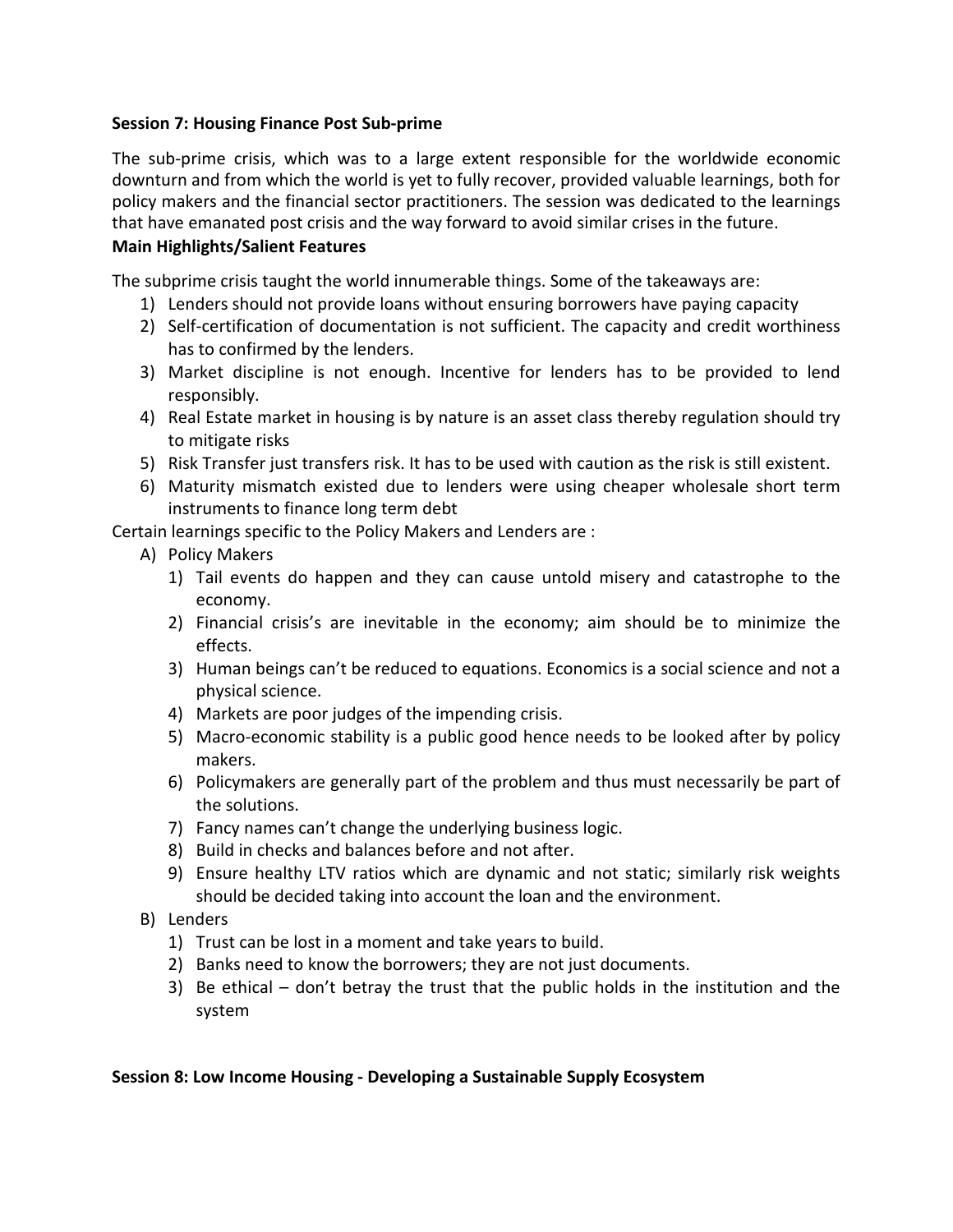The session threw light on methodologies adopted by different countries for the growth and development of the Low Income Housing sector, along with environment friendly housing solutions, and how being used successfully elsewhere they can be adapted for local use in different countries. The role of different stakeholders was also pronounced upon in taking the low income housing forward.

# **Main Highlights/Salient Features**

For developing a sustainable supply ecosystem the following challenges must be addressed.

- a) Approval Time The approval time is exorbitantly high and environmental rules are only increasing the approval time. This is causing further delays in project thereby pushing up costs further.
- b) Land and Construction Cost LIH developers struggling with rising costs of labor and material. The construction costs are reported to have increased by 15-20 per cent on yearly basis and LIH is a 'low-margin' business. Cost increases have forced several developers to relook at their LIH plans.
- c) Concentration and building for scale While it is imperative to build for scale it should be spread out. Currently there is a high concentration of housing construction is select few cities.

Simple construction and hand over of housing units is not sufficient. The construction has to be carried out keeping in view the sustainability of the unit. The families have low income and thus limited use of resources. This has to be factored in while designing and constructing the unit.

# **Session 9: Data & Statistics and Consumer Related Issues**

Availability of accurate data and statistics is essential for policy makers and planners for judicious policy formulation and decision making. The session detailed upon the various aspects of data collection, processing, interpretation, analysis, availability and relevance of the same. Data availability also promotes transparency and removes information asymmetry. The session also addressed the issues relating to consumer protection and the grievance redressal mechanisms in place to ensure market expansion and systemic stability.

# **Main Highlights/Salient Features**

- The Indian market has seen a shift from unsecured lending to secured lending. The ratio of secured to unsecured lending has increased from 30 per cent to 70 per cent in 2006 to 40 per cent and 60 per cent in 2012. 23.3 per cent of loans dispersed were for people with scores above 800 in 2008. Today it's over 60 per cent indicating that portfolio health is improving. For the growth to continue in a sustainable and secure manner data is not only important but highly essential.
- Data is vital in understanding the issues facing the Indian housing industry. Credit history is important for borrowers as well as lenders. It helps the National Housing Bank (NHB) to come out with legislative measures and draft regulations so as to ensure higher consumer protection and uniformity in the market.
- Availability, timeliness, accessible, completeness, and accurate data is required. Data relevant for housing: housing stock, housing ownership, housing studies, stock and